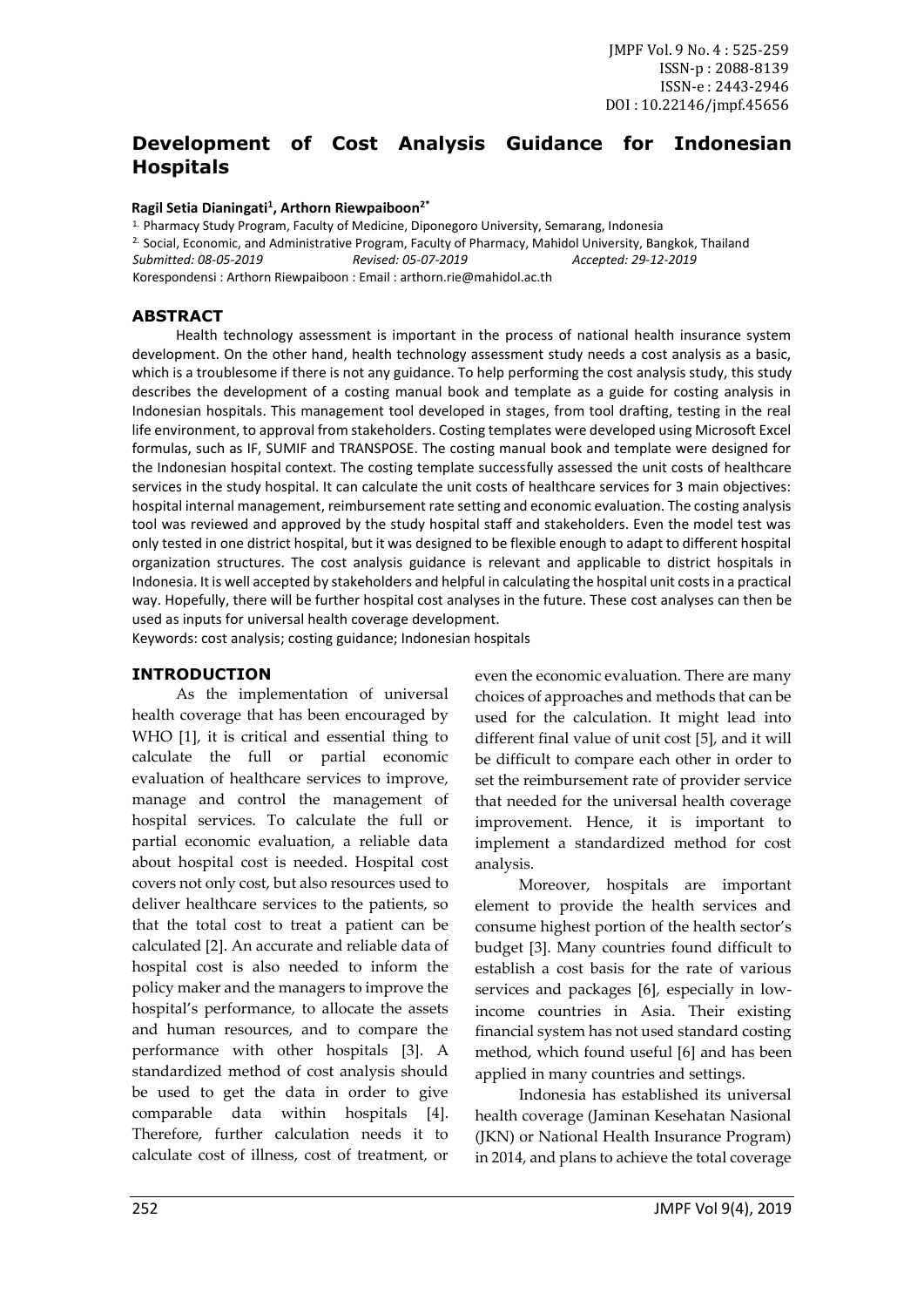by 2019 [7 8]. Currently, Indonesia is using three systems for the reimbursement rate that according to the healthcare services type. The first ones are capitation and fee for service for the local health center (Puskesmas or Fasilitas Kesehatan Tingkat Pertama (FKTP))[9]. The second one is INA-CBGs (Indonesia Case Based Group) tariff that based on diagnose and procedure of the illness at the Fasilitas Kesehatan Tingkat Lanjutan (FKTL) or the referral health facility, and also non INA CBGs tariff for the healthcare services that not covered by the INA CBGs such as medical devices, chemotherapy, chronic diseases medicines, CAPD and PET Scan [10 11]. Therefore, cost analysis study is needed in order to provide basic information to calculate further studies either full or partial economic evaluation to evaluate the benefit package under the UHC system.

To our knowledge, there is not any report that has been published internationally for the unit cost analysis that follow the costing methodologies that had been established before, such as in Drummond *et al.,* [12]. On the other hand, there is no any guidance or standard in doing cost analysis for hospital healthcare services in Indonesia. A guidance that published by the Ministry of Health is a guide in developing Pharmacoeconomics study that based on a critical appraisal checklist that produced by Deborah Korestein from Department of Medicine, Mount Sinai School of Medicine, Critical Appraisal Skills Programme (CASP), Public Health Resource Unit, Institute of Health Science, Oxford, and also from Drummond *et al.,* "Methods for the Economic Evaluation of Health Care Programmes", that had been translated to Bahasa Indonesia [13].

Meanwhile some hospital cost analysis studies that had been done in Indonesia using different terms in the method comparing to the standard costing method (a review is published elsewhere). There are three costing methods that commonly used in Indonesia based on the reviewed papers [14-20]. The first one is real cost method or traditional costing method, which actually refers to average

method in unit cost calculation. Second one is activity based costing, and the last one is double-distribution method, which refers to the indirect cost allocation method. This confusion in costing method that applied in many papers published in Indonesia that reviewed, might be caused by lack of understanding in costing method and there is not any guidance in doing cost analysis especially in hospital healthcare services. Hence it is a necessary thing to align the misunderstood costing methodology and develop a standardized guidance to provide a reliable data for the calculation of full economic analysis.

#### **METHODOLOGY Data collection**

Financial data during June-December 2016 was collected.

## **Study design**

Study was designed using standard cost approach [21], following the standard six steps in hospital cost analysis. Some reference values are adjustable, depends on the policy of the hospital or government, such as year of analysis, discount rate, useful life of the building and equipment, and number of working day per year. The analysis process is generally divided in to 6 steps as followings: study design; cost center classification; direct cost determination; indirect cost determination; full cost determination; and unit cost calculation. This study was designed as retrospective descriptive cost analysis in July-December 2016. The study population was a district hospital with 45 beds in Yogyakarta. Pratama Yogyakarta hospital was selected by convenience method.

### **Study procedure**

Financial data was collected with the help from hospital staff in charge. Employee salary, employee working time, resources consumed (electricity, water, etc), hospital assets, each department's output and other crucial data needed for the calculation were obtained from financial record and hospital electronic databases, which called raw data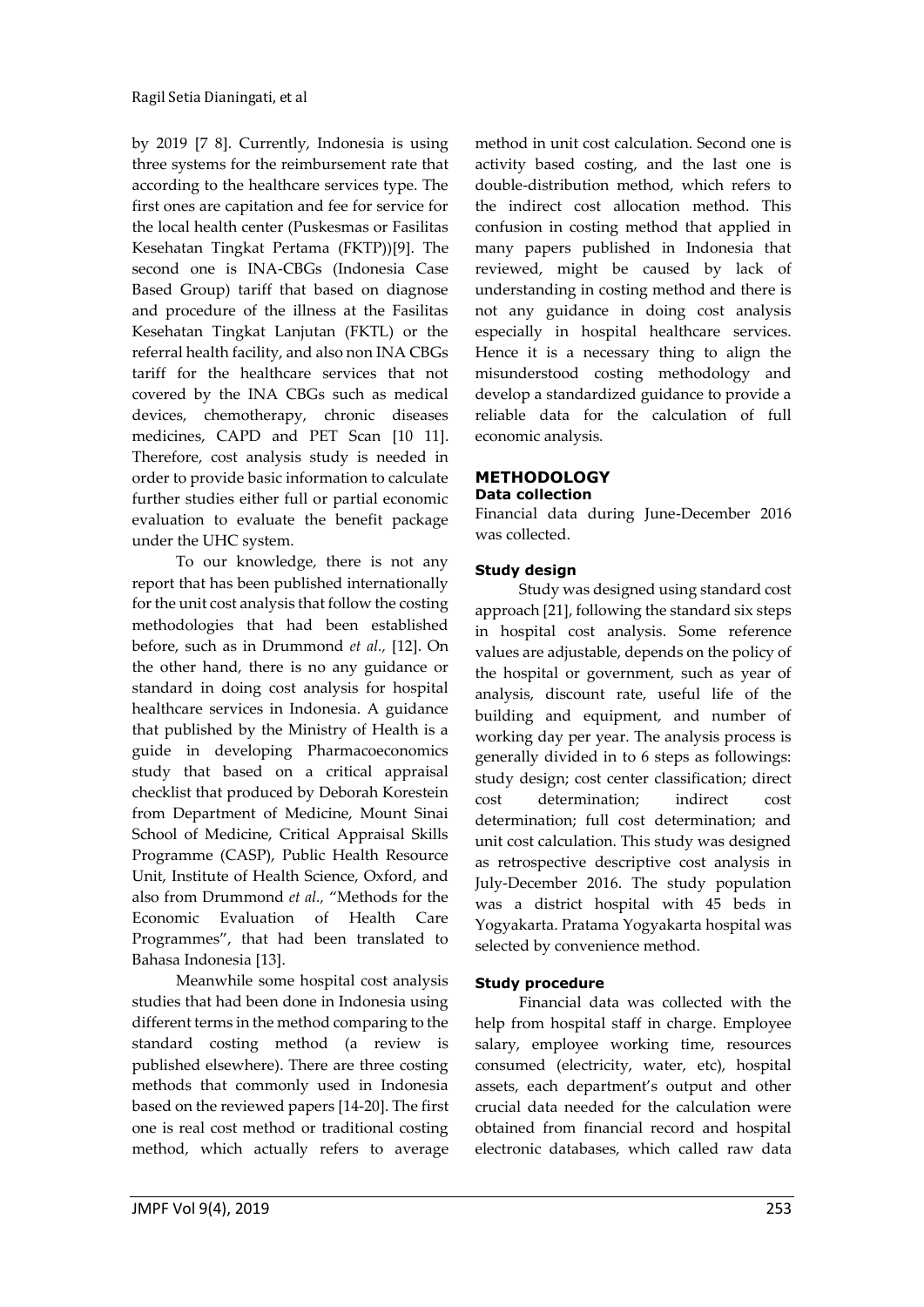

**Figure 1. Cost analysis method using standard cost approach**

Notes: ACC: Absorbing Cost Centers; TCC: Transient Cost Centers; RCC: Ratio Cost to Charge

later on. Raw data was processed and adjusted until its form match to the cost analysis template. After that, data was inputted to the cost analysis template to see whether the cost analysis template could calculate the unit cost or not. Some adjustment had been done in order to make the cost analysis template works. After that, the final version of the cost analysis template and the result were presented in front of the stakeholders. Review and comments were obtained from the stakeholders and experts after presenting the final output.

### **Costing template development**

The cost analysis template was designed using Microsoft Excel in order to be user friendly and able to calculate the unit cost of healthcare services using some approaches (economic and financial approach) that could be chosen according to the objective of calculation. Economic approach (opportunity cost) is a measure of the value of resources used or consumed to produce goods or

services, while financial approach (accounting) is a measure of cost that based on actual monetary value [21]. Some Excel techniques were employed such as, referencing, cell linkage, SUMIF, IF, VLOOKUP, transpose, and cell protection. Some checking steps were also included to check error step by step. The cost analysis template consists of two Excel files, one for step down approach to calculate the average cost of inpatient and outpatient department and another one for bottom up approach to calculate the unit cost of services in details, followed by the micro-costing allocation for some departments. All cells were cellprotected (except the input cell) to protect the formula. The cost analysis template was designed to calculate unit cost of healthcare services under some circumstances in order to create a costing tool that can fulfill user inquiries. The cost analysis template was designed to be able to calculate by four different objectives, as follows; For hospital internal management using economic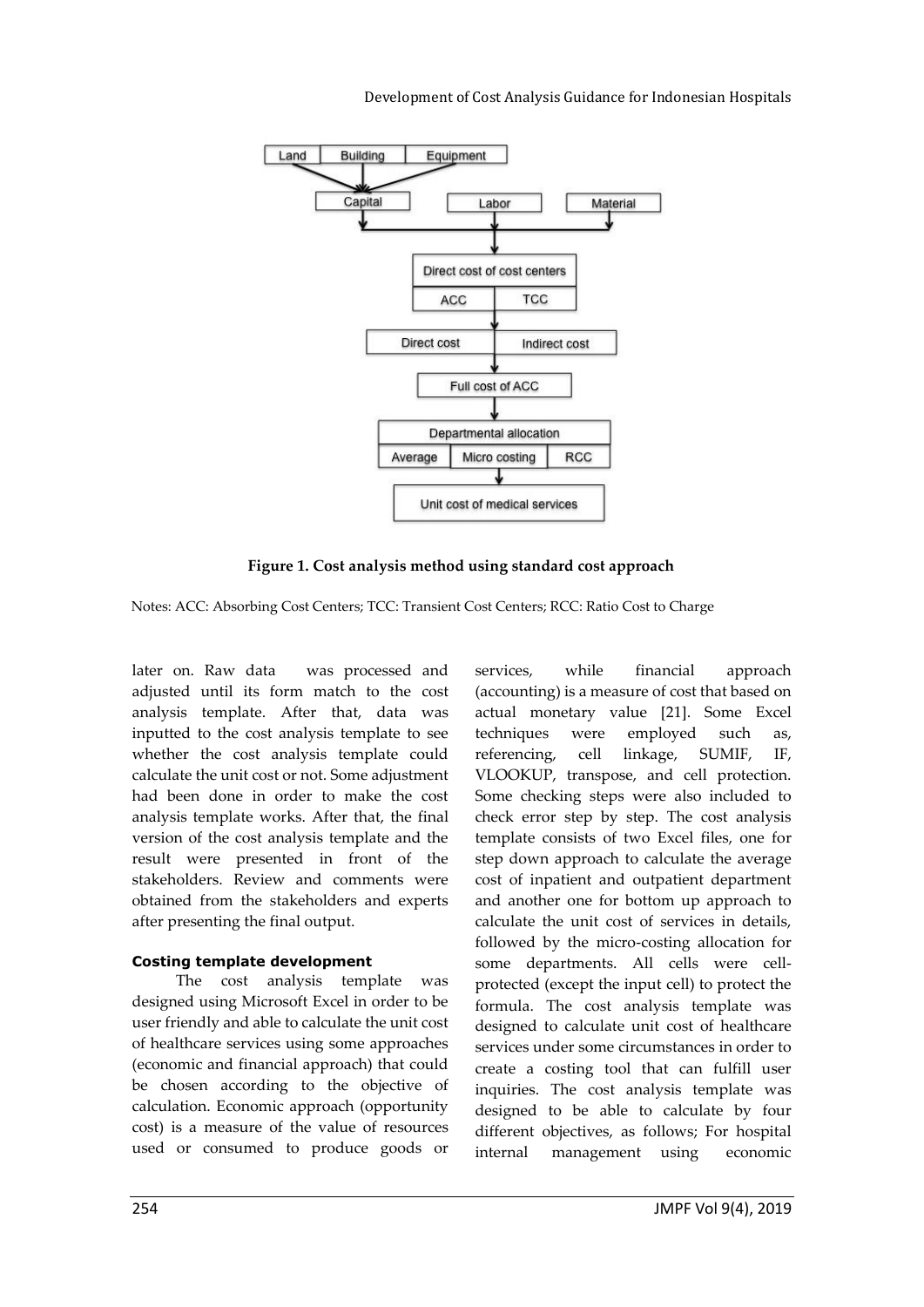approach; For hospital internal management using financial approach; For reimbursement rate using financial approach; For economic evaluation using economic approach

### **Data analysis**

The final version of the cost analysis template and the result of unit cost analysis that calculated using the guidance were presented in front of the stakeholders. Review and comments were obtained from the stakeholders and experts after presenting the final output.

# **RESULT AND DISCUSSION**

The initial costing template was drafted in order to help hospital managers in doing cost analysis to helm them manage the hospital better. The main result of the study was obtained the costing template and cost analysis guidance for the hospitals, after a few months of gathering data to calculate the unit cost and some modification on the costing template. The costing template was developed to provide a calculation not only to help the hospital managers in doing unit cost calculation, but also to help the policy makers calculating the reimbursement rate setting and the researchers calculating the unit cost for economic evaluation. Some methods and approaches were provided to give more options to the user. The costing template and cost analysis guidance book are able to be downloaded upon request to the author.

After finalized the costing template, the manual book was developed. The manual book consists three parts; a brief knowledge of costing techniques, Excel techniques that had been used in the calculation, and how to calculate unit cost of healthcare services. The first section provides some basic in costing. The detail of explanation in doing cost analysis in general is included. It was developed based on the existing guideline from Newbrander and Lewis (1999), Shepard, Hodgkin and Anthony (2000), and Ozaltin *et al.,* (2014) and followed the standard costing method from Drummond *et al.,* (2005). The second section explains some Excel techniques that employed in the calculation, because not all users may

have advanced technique in using Excel. The explanation includes step by step in calculating using Microsoft Excel in Windows and Macintosh based operating software. The third section contains the step-by-step of unit cost calculation with the information about what needs to be inputted and the Excel formula that included in the calculation.

The cost analysis template was developed by the intention to fill in the gap of reliable information in hospital cost data and to support the strengthening of universal health care system in Indonesia. To our knowledge, this is the first cost analysis template and manual book in hospital cost analysis that developed based on the real situation in Indonesia. The study hospital is a type D-government owned hospital, because it is the first tier for patient referral system. The result of unit cost calculation and the costing template were presented to the stakeholders to get some reviews and comments. The costing template seemed to be quite helpful to do a cost analysis, even though the stakeholders have not any experience in doing costing. But it needed some correction due to the error occurred in inputting the data. There were many improvements to be made in order to make it more user-friendly and easier to key in the data.

The initial development of the hospital cost analysis tool was based on a sense to provide a practical cost analysis template to help the hospital managers calculating the cost of giving healthcare services and managing their resources effectively and efficiently. And also the initial cost analysis template was developed based on the costing template that developed by Newbrander and Lewis in 1999, so the initial cost analysis template calculated the unit cost using provider perspective.

After it was tested in the study hospital, the costing template was improved to give broader benefit for its user. The costing template is able to calculate under some methods and approaches according to the objective of the calculation. It also adapted from the data sources from the hospital makes it easier to fill in, since the data is already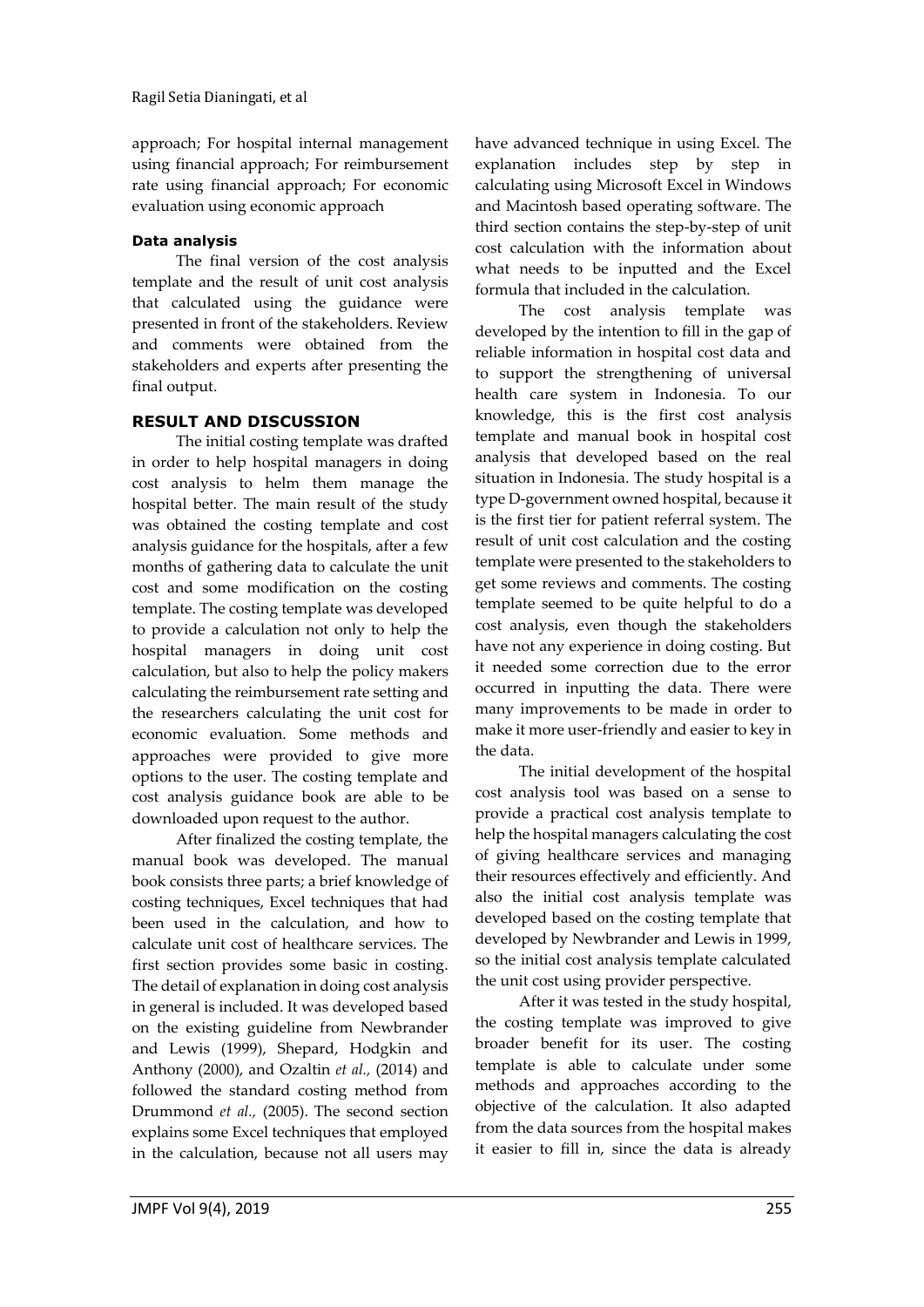available from the hospital database. It may needs some correction especially in number formatting to be able to be calculated in Excel.

The initial cost analysis template had one workbook that calculates two indirect allocation method, top-down and bottom-up method. But in the process of development, the calculation using top-down and bottom-up was separated in order to make it easier to understand and simplify it, since for each calculation needs dozens of worksheet. If users only want to calculate the average cost of inpatient and outpatient department, they may stop at the top-down calculation, but if they want to calculate other department in details using micro-costing or RCC, they should continue to the bottom-up method. However, the bottom-up method workbook is linked to the top-down method, so the users do not need to fill in the information twice.

The cost analysis template provides some options for the methods employed, in order to calculate under different objectives, which is related to the study design of the hospital cost analysis. User needs to declare the objective of the study clearly on the introduction sheet of the template since the different objective can lead to different result. The following are the objectives that able to be calculated using the template, For hospital internal management using economic approach; For hospital internal management using financial approach; For reimbursement rate using financial approach; For economic evaluation using economic approach.

For internal hospital management, it includes capital, material, and labor cost, and user can choose the approach whether it is financially or economically. For the reimbursement rate setting, the approach that used in this calculation is financial approach and only includes the material cost, since the hospital is government owned and the labor cost is the responsibility of the Ministry of State Affairs. And for the economic evaluation study, it uses economic approach and includes all cost object, including the opportunity cost of the land. The ability to calculate under different objectives and give different result is

one of the benefits from using this cost analysis template. It is also possible to modify the objective and include or exclude some cost items due to desirable calculation.

Another benefit from the template is giving some images about hospital cost recovery. A factor that influences unit cost of healthcare services calculation is quantity of the output or services, which is inversely proportional to the unit cost. The higher the output will make the unit cost decreased. If users want to predict how high the output should be to recover the annual hospital cost, they can simply modify the table by dividing the full cost of explored cost center with the reference price of the medical service.

However, besides of its flexibility and benefits, this cost analysis template also has some limitations. Even the cost analysis template is managed to be able to give accurate and reliable data for hospital unit cost, the accuracy of the results depends on the accuracy of the inputted data. After some modifications that made by the user, it is not impossible if there is any malfunction on the calculation. It needs manual checking to the calculation, because the error may be caused by the formula or data inputted. Another limitation of the study was this template was tested at one hospital only, so it might not generalized since Indonesia has many types of hospitals, but the template is able to modified to adapt with the hospitals' situation if the users have enough knowledge of costing and Ms. Excel's skills, which can be gained through workshops.

The variance of costing result that affected from different approach is considerable by the government in setting up the reference price especially for the universal health coverage implementation. The way of capital cost calculation needs to be considered, especially the use of economic approach instead of financial approach. Besides the difference is quite significant, the accounting technique that neglects cost beyond the useful life year is not quite relevant compared to the actual cost in the real life. And also the unit cost result from the study hospital is only a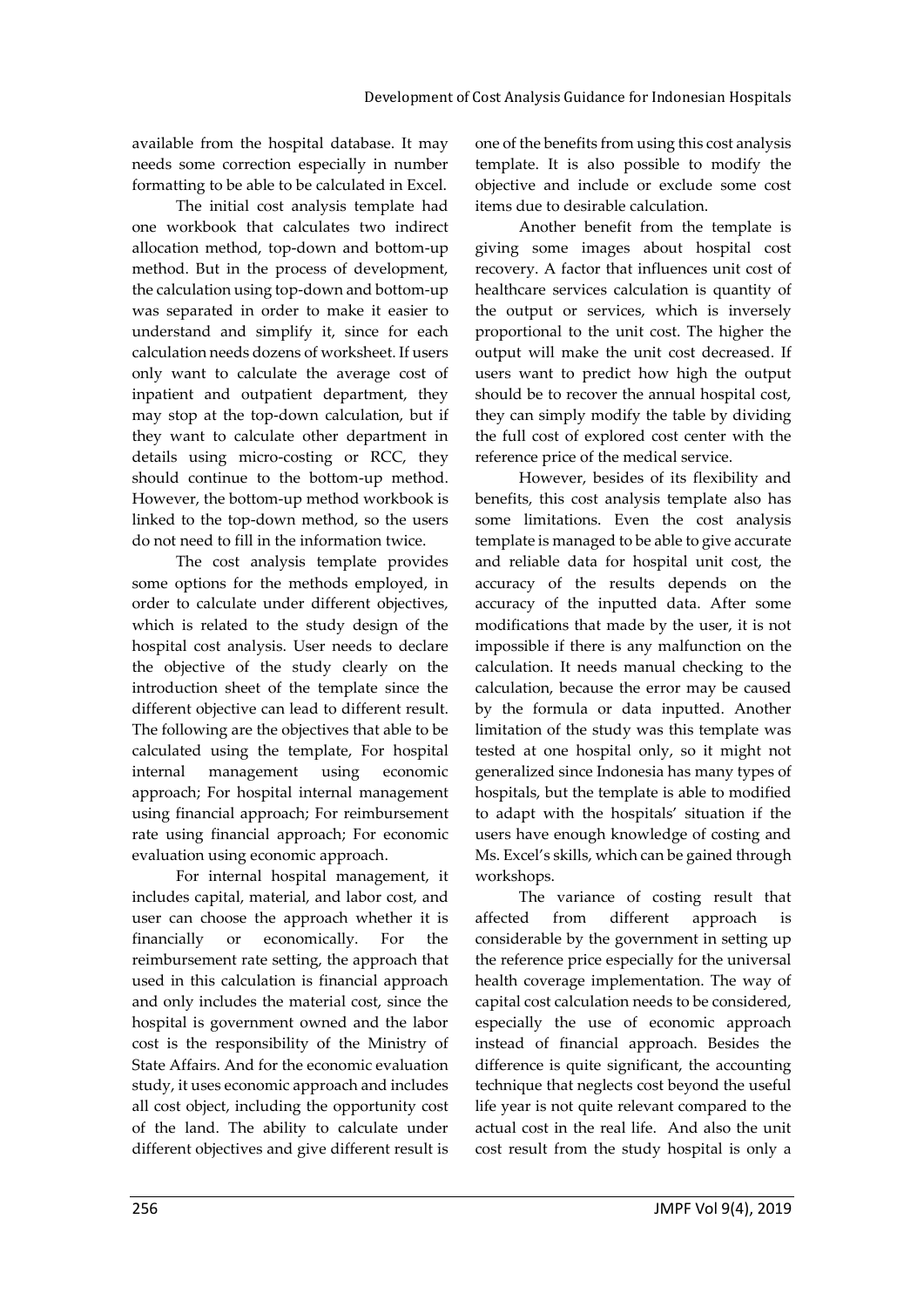demonstrable case in order to test the cost analysis template initially. But in the end, it can be useful to reform the regulation in reimbursement rate setting calculation, since the Indonesia UHC system is facing an increasing deficit annually. Moreover, since this cost analysis template is also based on some assumption, a national reference guidance in useful life year, discount rate and opportunity cost of the land, needs to be set up in order to give clear information to avoid misleading in doing calculation.

Even though the cost analysis template that developed is able to give information in method of unit cost of healthcare services calculation and also unit cost result in the study hospital, this cost analysis template is still based on some assumptions. Based on significant effect that aforementioned, the hospital managers and the government need to be careful in choosing the study design that will affect the method employed. For the private hospital, it may be more useful if they use objective one and include the opportunity cost of the land, while for the government owned hospital is more likely to choose objective 3, which only includes the material cost, since the labor and capital cost are the governments responsibility.

In order to use the cost analysis template properly, users still need to be trained. Basic knowledge about hospital cost analysis and Excel techniques are compulsory to run the template, especially if the users want to modify the template to meet their objective that is not one of the provided in the template. This limitation is avoided by providing the manual book that contains brief knowledge of costing, Excel techniques that used in the calculation, and how to calculate the cost of healthcare services. Since in Indonesia hospital unit cost is not quite popular, a short workshop and accompaniment until a study has been finished are needed.

One of the efforts to reform the basic cost analysis concept in Indonesia is providing a guidance in cost analysis that directly applicable to Indonesia situation. The developed costing template was developed

according to a costing template from Newbrander and Lewis (1999), but it was modified to be suitable with the natural data from the study hospital, in order to make it easier for the users to use it since they already have the data from the hospital database and they just need to input it to the template.

The developed costing template might seem more complicated than the one from Newbrander and Lewis because it has more features, especially in its objectives and approaches. There are two workbooks, one for top-down approach and another one for bottom-up approach. The top-down approach is used if user wants to calculate average cost of inpatient and outpatient department, while the bottom-up approach is used to calculate the average cost of other absorbing cost center, such as pharmacy and catering, or to calculate the unit cost of each service using microcosting method and ratio of cost to charge. According to the manual from Shepard, Hodgkin and Anthony [22] another reason to choose the approach is depending on the purpose of analysis, if the analysis is done to compare the cost of certain hospital departments, unit cost calculation for each service is needed (in this template using the bottom-up approach). But if the analysis is done to compare multiple hospitals with similar case load, user just needs to calculate the average cost of homogenous service (such as inpatient care cost) for each hospital (in this template using the topdown approach).

Comparing to the existed guidance in cost analysis (Newbrander and Lewis; Shepard, Hodgkin and Anthony), the developed cost analysis guidance was designed to be suitable for Indonesian hospital situation that able to be a nationally standardized cost analysis method to calculate the unit cost. It includes the cost analysis template along with the example from the study hospital. However, the cost analysis template may need some adjustment according to the research object, because there are many type of hospital in Indonesia that each other may be slightly different.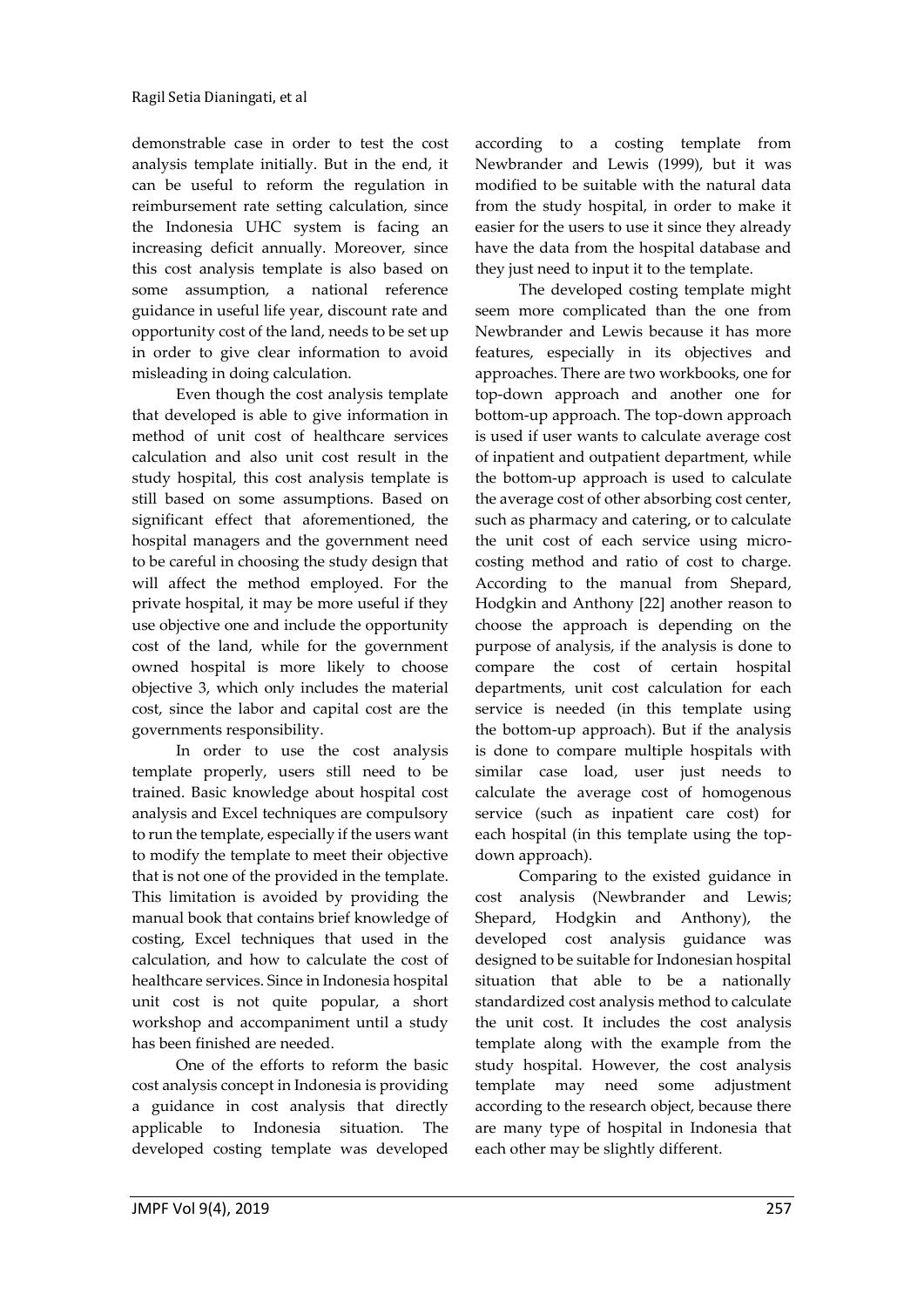## **CONCLUSION**

The guidance that comprises a cost analysis template and manual book meets the objective and it is found to be useful for the users according to its simplicity and adjustable features. The guidance fits in the Indonesian hospital condition. The simulation of hospital cost analysis in study hospital found that the unit cost services is multiple times higher than the designated price by the government, since the study hospital is quite new and has less number of patients. However, the accuracy of the result depends on the accuracy of the inputted data and some reference value must be set up by another guidance from the government to give a national standard, such in useful life year, discount rate, opportunity cost of the land, that fruitful to do hospital unit cost calculation.

## **ACKNOWLEDGEMENTS**

This study had been done by the support from LPDP (Indonesia Endowment Fund for Education). There is no conflict interest between the author and the source of fund.

# **REFERENCE**

- 1. WHO. Research for Universal Health Coverage. The world health report 2013. Geneva: WHO, 2013.
- 2. Independent Hospital Pricing Authority of Australia. *Australian Hospital Patient Costing Standards*. Australia: Independent Hospital Pricing Authority of Australia, 2018.
- 3. Newbrander W, Lewis E. *Hospital Costing Model Manual*: Health Reform and Financing Program & APHIA Financing and Sustainability Project, Management Sciences for Health, 1999.
- 4. Mogyorosy Z., Smith P. *The main methodological issues in costing health care services: a literature review*. University of York: Centre of Health Economics, 2005.
- 5. Riewpaiboon A., Malaroje S., Kongsawatt S. Effect of costing methods on unit cost of hospital medical services. Tropical medicine & international

health : TM & IH 2007;**12**(4):554-63 doi: 10.1111/j.1365-

3156.2007.01815.x[published Online First: Epub Date]|.

- 6. Özaltın A., and C. Cashin. *Costing of Health Services for Provider Payment: A Practical Manual Based on Country Costing Challenges, Trade-offs and Solutions*: Joint Learning Network for Universal Health Coverage, 2014.
- 7. Clearstate. Universal healthcare coverage in Indonesia—One year on. Indonesia UHC Scheme: The Economist Intelligence Unit, 2015.
- 8. Marzoeki P., Tandon A., Bi X., Pambudi ES. Indonesia - Universal health coverage for inclusive and sustainable development : country summary report. Washington DC: World Bank Group, 2014.
- 9. BPJS Kesehatan. Sistem Rujukan Berjenjang (Patient Referral System). Jakarta: BPJS Kesehatan, 2014.
- 10. Kementerian Kesehatan Republik Indonesia. Petunjuk Teknis Sistem Indonesian Case Base Groups (INA-CBGs). In: Health Mo, ed. Jakarta: Ministry of Health, 2014.
- 11. Kementerian Kesehatan Republik Indonesia. Standar Tarif Pelayanan Kesehatan dalam Penyelenggaraan Program Jaminan Kesehatan. In: Health Mo, ed. Jakarta: Ministry of Health, 2016.
- 12. Drummond MF., Sculpher MJ., Torrance GW., O'Brien BJ., Stoddart GL. *Methods for the economic evaluation of health care programmes third edition*. Oxford: Oxford University Press., 2005.
- 13. Kementerian Kesehatan Republik Indonesia. Pedoman Penerapan Kajian Farmakoekonomi. In: Indonesia KKR, ed. Jakarta: Kementerian Kesehatan Republik Indonesia, 2013:72.
- 14. Eryani L. Analisa Biaya Satuan Pelayanan (Unit Cost) dengan Metode Activity Based Costing (ABC) sebagai Pembanding Jasa Sarana Tarif Pelayanan Endoskopi, Studi pada